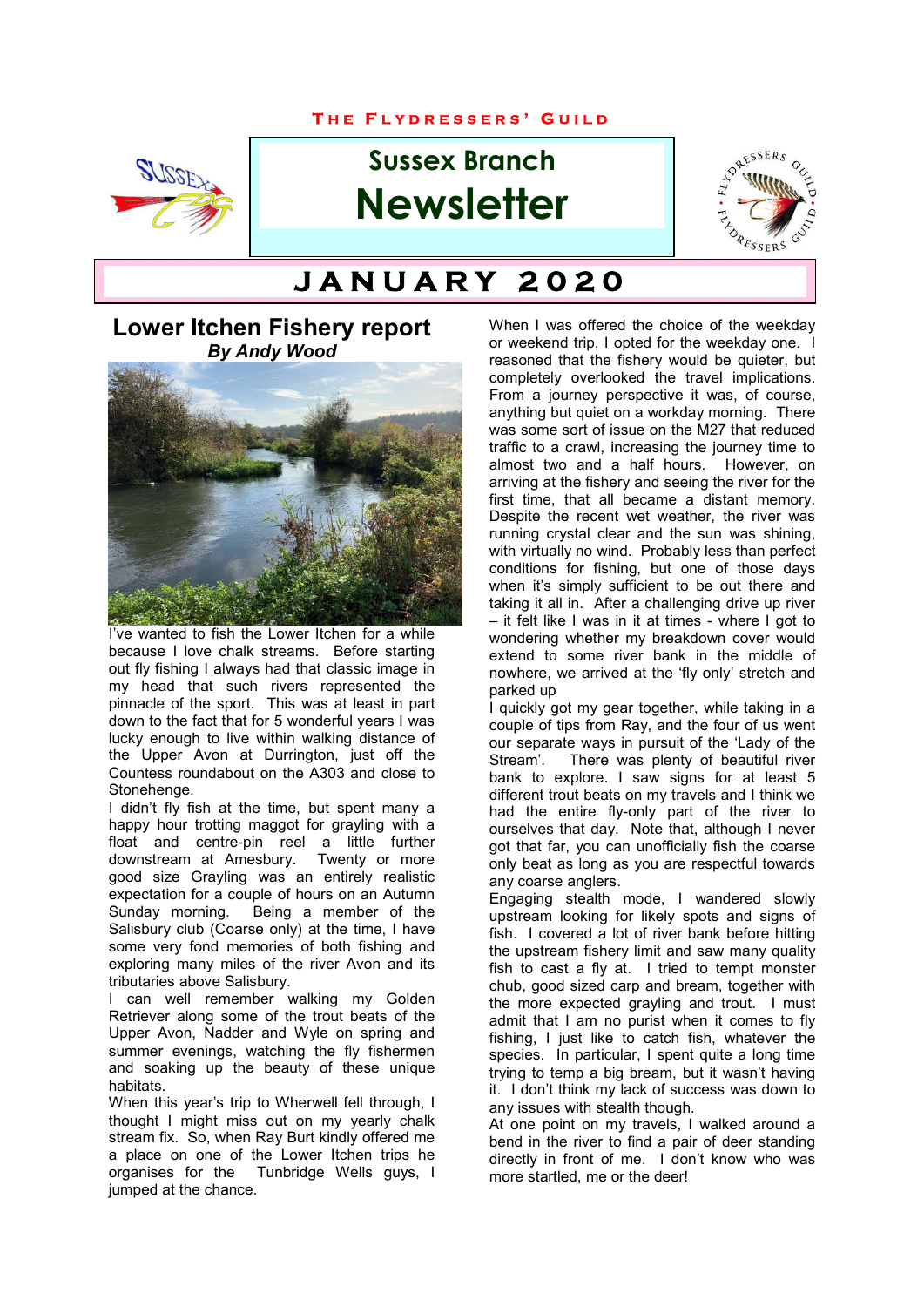Although I did set up a 4-weight rod with a floating line and small Klinkhammer, I never got around to using it. I was totally preoccupied with my preferred setup for grayling chalk-streaming, consisting of a 10' 3 weight, Euro-nymph style leader and a pair of heavy nymphs. I am no expert with this particular method of presenting a fly, but for some reason I really enjoy it. Perhaps it's because it feels not dissimilar to working a trotted stick float, a potentially deadly method in the coarse world. It's possible to explore a lot of water once you've figured out how to control the rig  $-$  the longer soft rod, while not essential, helps a lot with this style. Casting a team of heavy flies on the end of what amounts to a length of nylon does feel very awkward though – forget everything you have learned about conventional fly-casting techniques!



Although I thoroughly enjoyed the day, it wasn't too successful from a fishing point of view. I had the smallest grayling I have ever seen and, of all things, a gudgeon! When I was later chatting about my surprise catch with the river-keeper he did point out that this was a good indication that my flies were well down on the bottom!

I also lost 3 decent trout (not targeted I hasten to add), each of which were on the line for what seemed like a minute or so. I might be wrong but I put this down to barbless hooks. My 3 weight rod is ultra-soft and does a great job in absorbing the lunges of a hooked fish. These were not break-offs, but hook pulls. I find this quite frustrating as, for other types of angling, I thought I had moved on from the barbed versus

barbless debate, having full confidence in barbless. For trout specifically, I now have my doubts. I remember a conversation with John Plowman, where he expressed a similar view on barbless hooks for trout. I'd be interested to hear other thoughts on the subject - the jury is still out for me.

The rest of the party did a little better than I did. Ray Burt managed six grayling to around 32cm, while Tony had a further eight. I'm not sure how many Alan caught as he left early. Ray later told me that it was a bit more challenging than he had expected. Apparently, based on his previous year's returns, ten or so fish would have been a more typical expectation for a day on the Itchen. I didn't feel too hard done by though – although I only managed a tiny grayling, I had the distinction of being the only rod to catch a gudgeon!

It's a shame that the Grayling trips are not better attended. I do understand geography dictates that chalk stream fishing is always going to involve relatively long journeys for Guild members. It's also difficult to ignore the relatively high price tag of a day ticket, especially considering you won't be taking anything back for the table. For £45 you can get change from a 4 fish trout ticket on our usual Sussex venues. However, I don't know any venue that comes anywhere near the beauty of a classic chalkstream. In much the same way as you pay extra for a hotel room with a view, for me at least, I don't mind paying for the view.

*Andy Wood* 

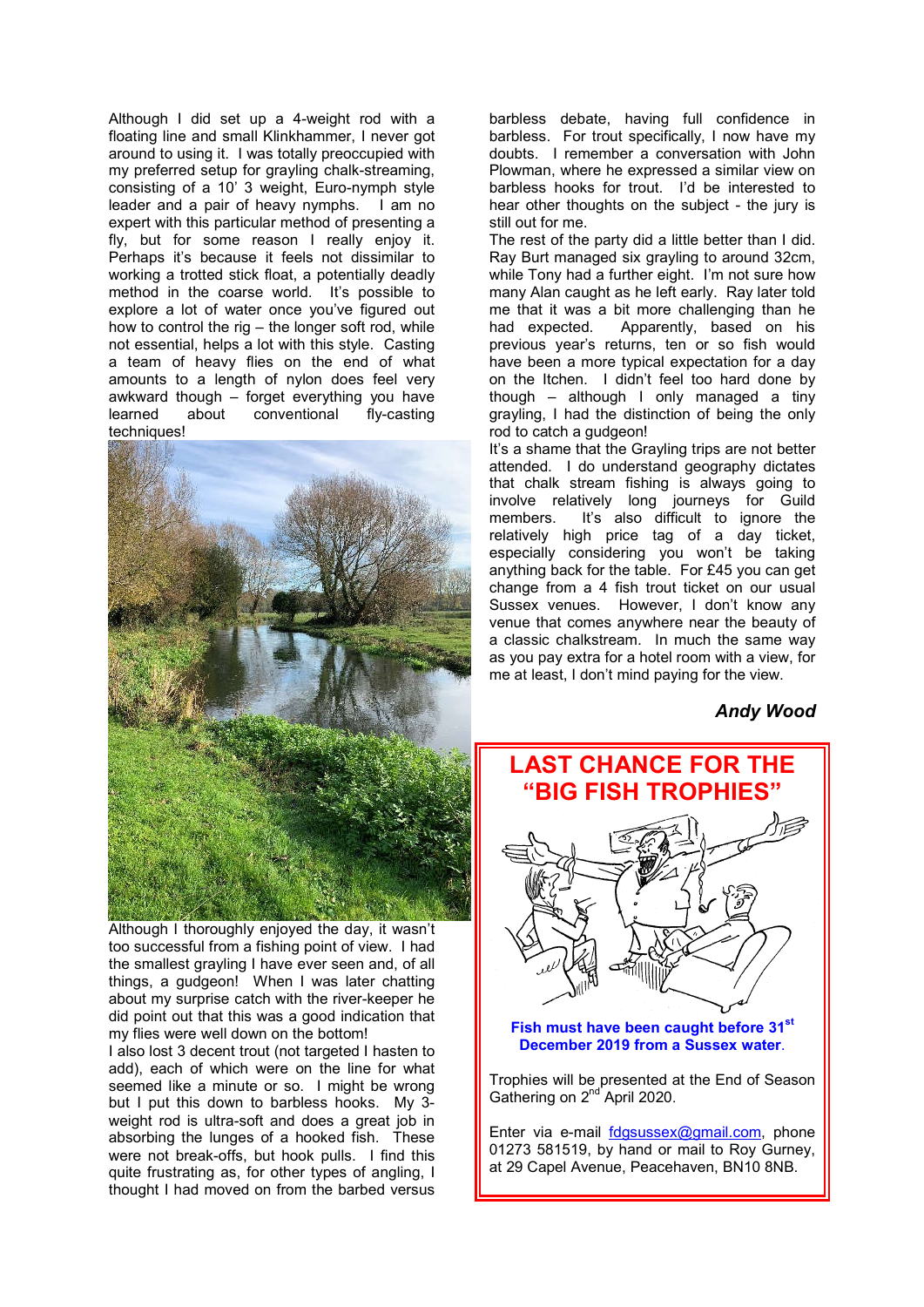*This article was intended for the December issue but suffered from lack of space!*

# **Fishing Programme Questionnaire**

Although members will have the full analysis of results emailed out to them (paper copies available if requested) I thought this end of the year was a good time to reflect on the findings. Although the original focus was on events which were struggling, it initiated conversations with a range of members and people outside of the club which opened up more general insights about our events. Around 30 members responded which is a high percentge of our active fishers/tiers

The graphic below was based on those who said they participated in only a few or no events & this and other comments have led to the key bullet points below:



- AW will be looking at ways of reducing costs of events wherever possible, though with some events the food element is something of an integral part.
- It is noticeable that the biggest participation in the year is at the cheapest event-Brass Monkeys.
- Whilst the range of venues seems to be acceptable, there may be opportunities to broaden them if we can keep travel costs down, though the programme, in the months where most want to fish, is fairly crammed. Perhaps a member's suggestion about having smaller "buddy groups" might work in investigating some of these alternative venues.
- AW has reacted to another suggestion that more detailed information might be needed about the club's various competitions for newer members by producing " A Guide to Sussex Fly Dressers Guild Fishing Programme" which will be available shortly.
- The Charity Pairs is affected by the declining number of boat fishers and disappointment with Bewl as a venue. However, there is little in the way of an alternative, so we must pin our hopes on better weather, possibly a slightly different date and more co-operation with other clubs to boost attendance. AW and Ray Love are currently liaising with several people to this end.
- One useful suggestion was the use of more experienced boat anglers to coach those who have had less experience at various events and we will discuss subsidies for this from club funds.
- Wherwell will no longer be a venue for grayling fishing due to distance and cost but combining with other clubs should allow those who want to continue or start this branch of fly fishing to do so at the cheaper and more consistent Lower Itchen fishery.
- The committee will approach a potential speaker to run a session on the gear, flies and tactics involved with grayling fishing in the month prior to these trips. (another good suggestion from a member's comments).
- Suggestions that we lack inclusivity in our programme are taken on board but this is an issue for fly fishing as a whole rather than just our club. However, we can make attempts to improve through our demonstrations at shows and perhaps liaising with local venues to provide "open days" for young and female prospective fishers and tyers.

The club echoes the general trends in having a declining and ageing membership (indeed our stats are slightly better than many other local branches) ,so combining events with other local clubs and finding new members are key points for the future. Anyone with ideas please let me know at tying nights or by email and I will endeavour to put good ones into practice.

Tight Lines & all the best for the New Year

**Alan Wells**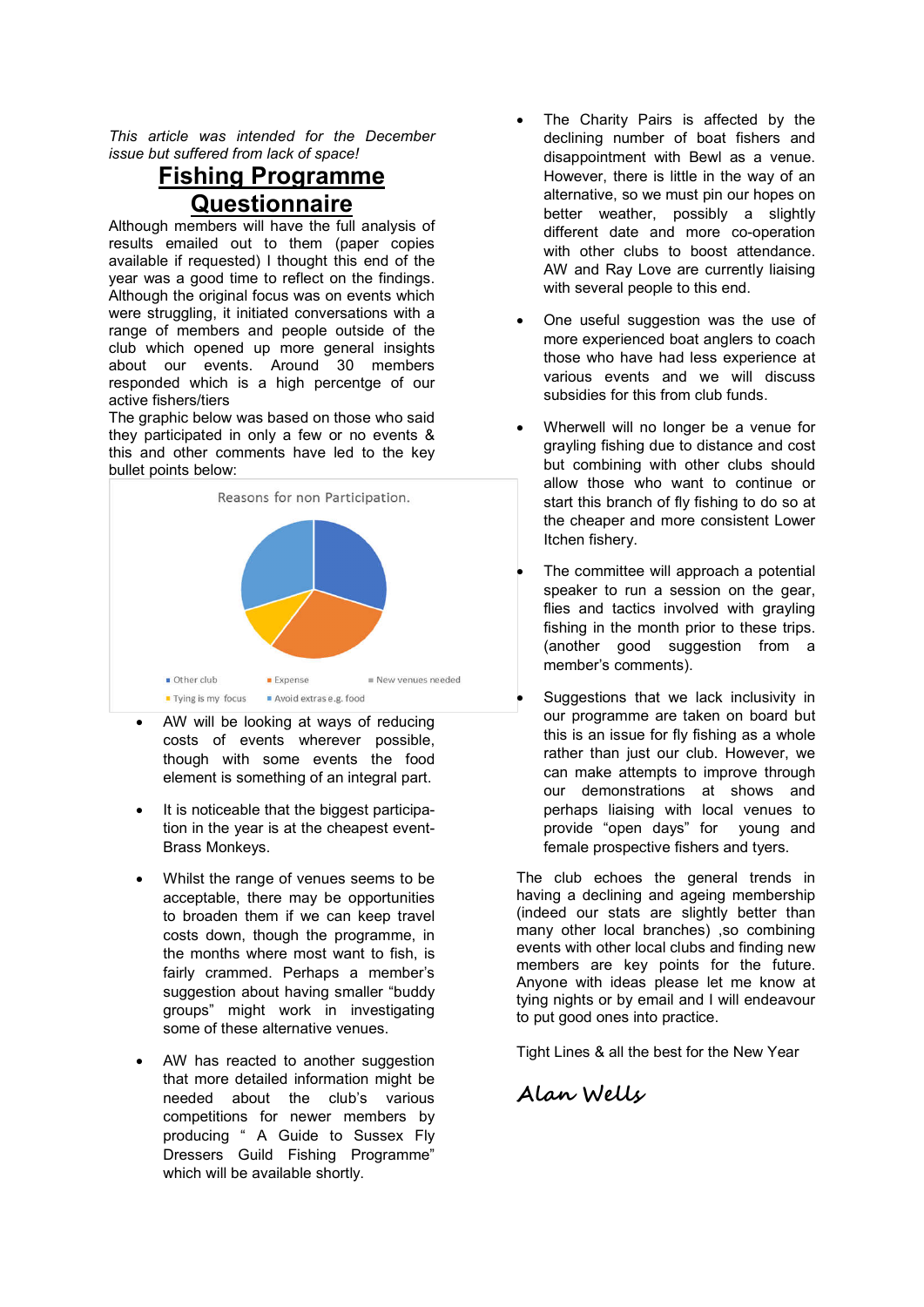#### **FLY-TYING COMPETITION** Once again we will be following the Main Guild patterns. However we have given optional hook and material choices for our internal competition for novice and intermediate, but they would be good practice if you wish to enter the main Guild competition too. We would encourage all to have a go at them (or at least one of them) to join Noake, Alan W., Jim H. et al on the roll of honour! Our Rules are: a. **Novice** – for those having no more than one year's experience b. **Intermediate** – for those having no more than three year's experience c. **Open** – for any Branch member d. **Salmon** – for any Branch member e. **Saltwater/Pike** – for any Branch Member *Members may enter for as many classes as they choose above their lowest qualifying standard*. The patterns for this year are: Novice **The Red Zebra Devil Nymph**

*PATTERN - see Autumn 2018 "Flydresser" Substitute grub hook #12 and grizzle For Coq de Leon if you don't have it* Intermediate **The Adams**

*PATTERN - see Autumn 2018 "Flydresser" Substitute hare's ear if you don't have muskrat*

Open **The Rubber-legged Stonefly Nymph**

*PATTERN - see "Fly Tying Bible" – p 146-7* Salmon **The Cascade** *PATTERN - see Spring 2014 "Flydresser"* Saltwater/Pike **Grey Mullet**

*PATTERN - see Summer 2019 "Flydresser"* Three identical samples of each fly should be submitted by **Thursday 12th March 2020** to **Brian Hendry** or **Alan Middleton** or to Roy Gurney if they are not around.

### **Christmas Outing Brick Farm 1st December 2019**

Many thanks to the new owners who made us very welcome with good food and free tea and coffee all day.

The weather was overcast with no frost, and the sun came out at about 11, though a chilly breeze persisted.

The fishing was hard with a few caught on lures early on. It then died till the sun came out and the fish turned to taking small flies – Diawl Bachs and buzzers – in the last hour.

Peter Winder had the best fish of 4 lb 7 oz, with John Plowman taking runner-up with 3 lb 2 oz. Peter also had best bag of 11 lb 5 oz, with Cliff

Brown having 7 lb 12 oz and Sally Page 5 lb.

Mary Carden caught a fine brown of 5 lb 1 oz from Well Lake

In total, 20 fish were caught - 15 from Brick, 4 from Stag and one from Well.

*Peter Winder*

#### **ANNUAL GENERAL MEETING Held on 5th December 2019**

Not having found a successor and with no volunteers from the 30 or so attending the AGM, Chairman, Tony Woolnough, reluctantly agreed to continue in the role he has so successfully filled for the past 12 years until a successor is found. No such problems with our Secretary, who handed over his duties to Simon Rickard. We owe a great debt of gratitude to Paul Bond for his sterling work over the past twenty plus years. Fortunately he will be available to help out. and help Simon to "bed-in".

The Treasurer reported a small excess of income this year, afforded mainly by the very successful auctions, and added that due to personal reasons he would be standing down at the end of the financial year, handing over to his successor (volunteers required!) till elections at the AGM.

The Membership Secretary did warn that due to the falling membership, whilst unchanged for 2018-9, is down to 59 paid-up members, a loss of 10, half of which were due to moving away or death, with 3 or 4 "regulars" who pay late, Recruitment is vital, or subscriptions will have rise – probably by  $£3$  – next time.

All the other officers and committee members were re-elected and there were no major items of dispute.



The **JONATHON GLOVER TROPHY** for services to the Branch was awarded to **Tony Harrison** (presentation by the Chairman above) and the **ALBERT HORNE MEMORIAL TROPHY** for services to fly-tying was awarded to **Jim Harris .**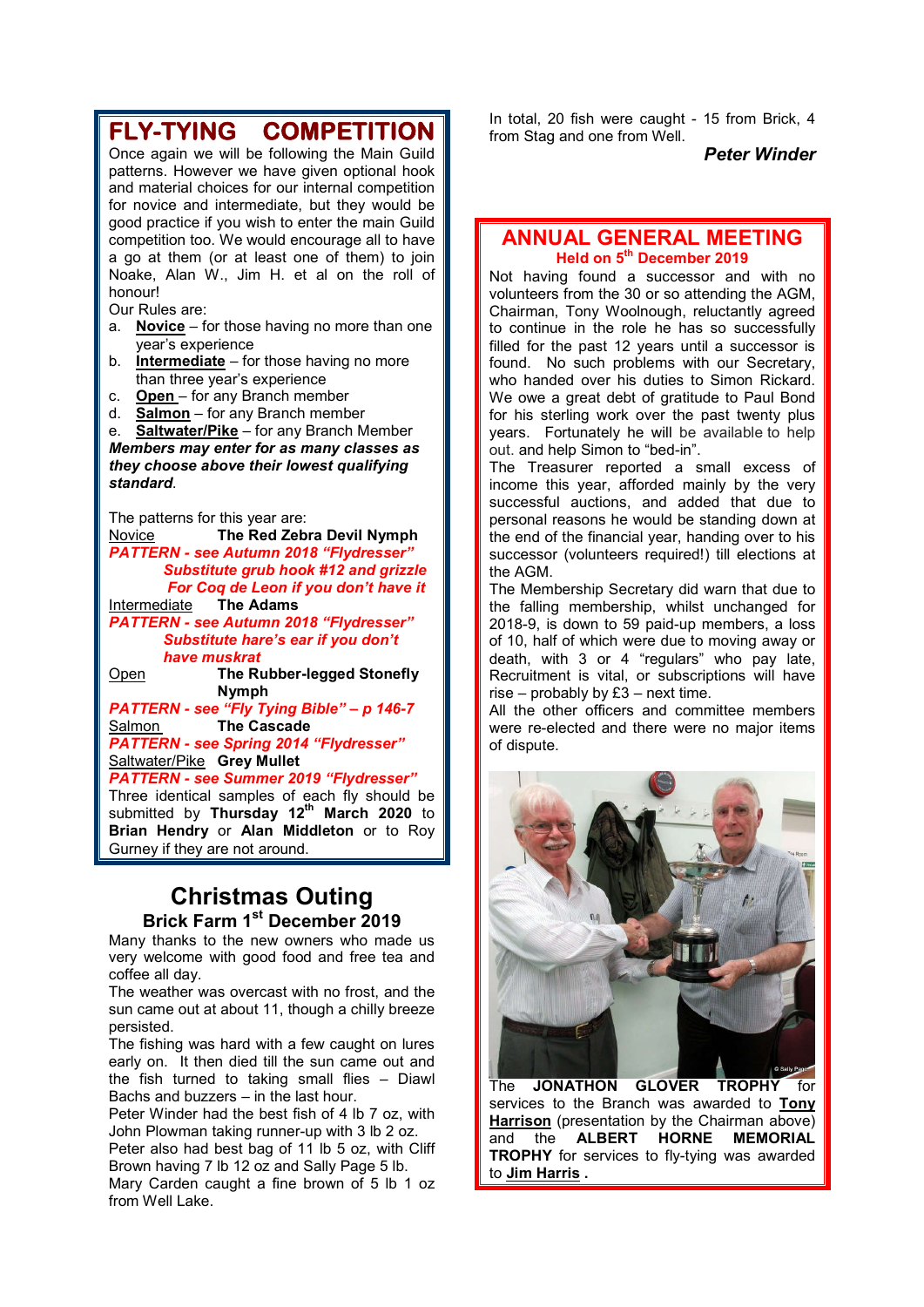## **Changing Views**

Having just bought at the auction and read Brian Clarke and John Goddard's "The Trout and the Fly- A New Approach" (1980) I was intrigued by an article by Peter Hayes and Don Staziker in December's *Trout and Salmon* called "A Closer Look". As a late comer to fly fishing (I've only been at it for 15 years) BC & JG's is a classic of its time, which explained some things about trout behaviour which I had not entirely understood and quite a few remain sound advice. However, a key phrase here is "of its time". Peter and Don's premise for their article and forthcoming book is that underwater digital photography in the trout's true habitat challenges many of the "known truths" of flyfishing developed when the technology was far more primitive. The *T & S*  article deals briefly with just 2 of the list below which they aim to tackle in their new publication:

#### **SOME THINGS WE SET OUT TO INVESTIGATE:**

- I Is any feeding trout uncatchable?
- I Is presentation more important than imitation?
- MAre trout ever selective?
- **III** Does optimal foraging theory always predict trout behaviour?
- When is the rise to a floating fly triggered?
- I Is the fly's body seen in the window?
- Can the fly's colour be seen in the window?
- **III** Do trout hold the fly in the window's edge for a better view?
- Ill Is the edge of the circular window constant?
- Where is the fly when the trout accepts or rejects it?
- What is the truth about refraction, regarding the trout seeing the angler?
- What is the truth about refraction, regarding the angler seeing the trout?
- Can we get close to trout without spooking them?
- Do ripples conceal us?
- $\Box$  Can trout see anything clearly?
- How far will trout divert for a dun or a nymph?
- $\blacksquare$  Is suction the main agent in the taking of a surface fly?
- Do trout miss naturals?
- Do trout reject naturals?
- How quickly can trout eject a fly?
- Do emerger patterns imitate emergers?
- Should we try to imitate high-floating perfectly emerged duns?
- Can we imitate fly behaviour?
- What are the most accessible prey items for us to imitate?
- Do trout have blind spots?
- Can the rise form tell us the species of fly taken?

Whilst quite a few of these are relevant mainly to river fishing, there are enough to make it interesting for the mainly stillwater fisher like me, so I for one will be spending the £9.99 for the Kindle Reader version of their book which has links to video evidence collected over 4 year's of research and filming. Notification of the availability of the book can be received by contacting Don on don@staziker.co.uk

*Alan Wells*

# **Chairman's Chat**

Here we are at Bridport with a set of gates which serve the Brewery. The gates are on the River Frome which truncates into two channels immediately above the gates. The gates were built to retain and divert water to the Brewery (the channel on the left) for cooling and the operation of the water mill which provided motive power for the machinery. The pass is located by the bank for ease of maintenance (and poaching?). As you see the pass is of the bottom baffle type designed for a minimum flow of 5 – 10% of Average Daily Flow. Obviously the shield is to deflect debris from the pass. The whole fish pass was prefabricated at our works near Eastbourne and swung into place by a very long reach crane onto a pre-prepared concrete base.



**Pearson's Brewery pass**

The pass was "built" in a day; the proposed debris boom was not adopted due to there being water voles  $(?)$  in the area of the support post  $$ am sure the voles were pleased. So we fitted<br>the shield. The EA called for a resting pool at The EA called for a resting pool at the fish intake to the pass which was very convenient, as it had to be built under water. We solved this with another aluminium fabrication filled with concrete. As you see the shield is vulnerable to metal thieves, so we riveted over the heads of the fixing bolts to make them almost impossible to remove.

Another day in the life of the Uk's only Fisheries **Engineer** 

Happy New Year,

*Tony W*

### **JIM SMITH**

It is with great sadness we have to report the death of Jim Smith at the age of 75; river-keeper and bailiff well known to almost everyone who fishes in Sussex. Jim died in Eastbourne on  $27<sup>th</sup>$ December – we will miss his encyclopaedic knowledge of the Ouse and Adur and remember fondly his time as bailiff at Barcombe